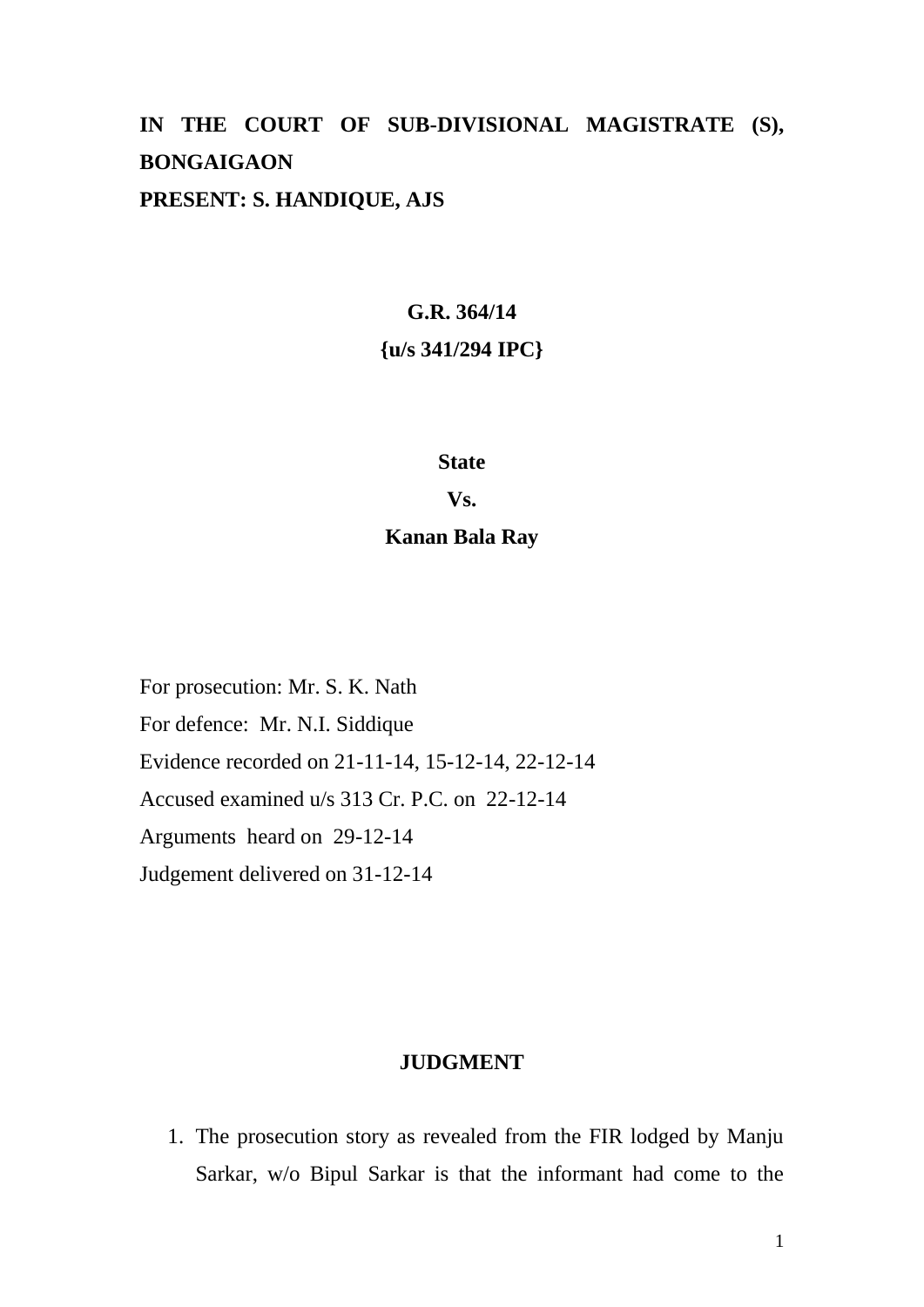Bongaigaon court on 30-4-14 to meet her husband who was in judicial custody. While she was coming out of the court complex, the accused named Kanan Bala Ray suddenly attacked her and abused her in filthy language. The informant further alleged that the accused dragged her by hair and pulled her clothes and took away Rs 700/- from her. According to her, the accused fled when her mother-in-law came forward. It is further alleged that the accused attacked her with a pre-plan as it was a holiday and there were no one in the court complex.

- 2. The FIR was registered as Bongaigaon P.S. Case no. 243/14 u/s 294/323/383 IPC and after investigation the charge sheet was filed against the accused u/s 294/341 IPC. The ld. CJM, Bongaigaon took cognizance of the case and transferred the case to this court.
- 3. After receiving the case record, the accused was summoned. As the accused did not respond to the summons and bailable warrants, she was produced before the court on the strength of a non bailable warrant and remanded to judicial custody. In due course of time she was released on bail. The necessary copies were furnished to the accused as per provisions of section 207 Cr. P.C. The particulars of offence u/s 294/341 IPC were explained to the accused to which she pleaded not guilty and claimed trial.
- 4. During trial three witnesses were examined including the investigating officer. The accused was examined u/s 313 Cr. P.C which is of total denial. Heard arguments from both the sides. The following points for determination have been framed.

#### **POINTS FOR DETERMINATION:**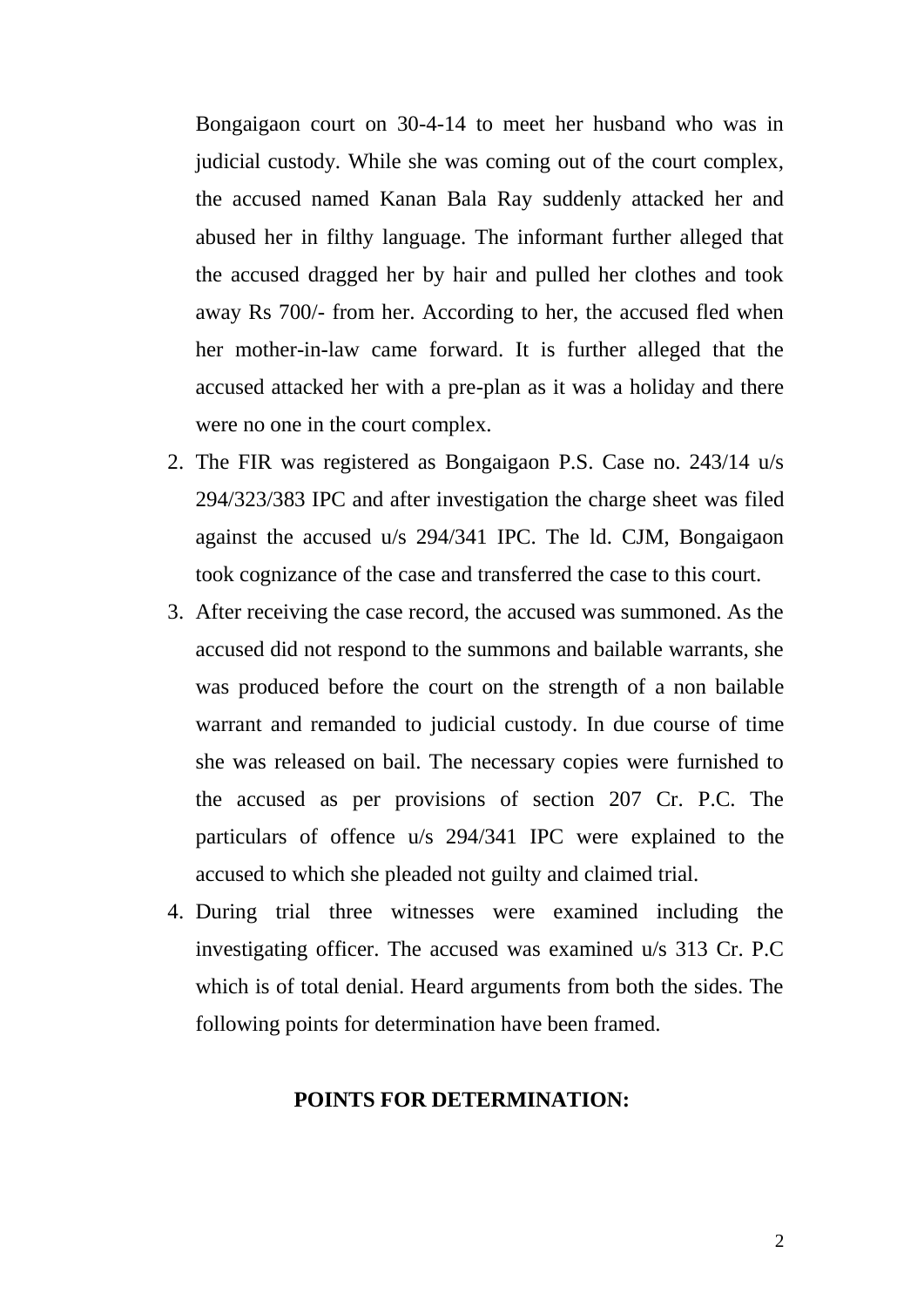- *1. Whether the accused on 30-4-14 at about 3 P.M. wrongfully restrained the complainant outside the Bongaigaon Judicial Court Complex and thereby committed an offence punishable u/s 341 IPC?*
- *2. Whether accused on 30-4-14 at about 3 P.M. abused the complainant in obscene words in public and thereby committed an offence punishable u/s 294 IPC?*

# **DISCUSSIONS, DECISIONS, REASONS THEREOF: DECISION ON POINT NO. 1 & 2:**

- 5. Both the points are taken up together for convenience of discussion. The complainant has alleged that the accused attacked her on the road and abused her in filthy language. During trial complainant Manju Sarkar deposed as PW1 that she had come to meet her husband in the court on 30-4-14 who was in judicial custody. She deposed that the accused pulled her sari from behind, and also pulled her hair and snatched away her cash. She stated that her mother-in-law who was with her rescued her from the clutches of the accused. According to her, there was no one on the road as Bongaigaon was Bandh on that day. She stated that the accused abused her in obscene words and called her a "Randy" ( prostitute) and alleged that she sleeps with the policemen. She exhibited her FIR as Ext. 1.
- 6. During cross examination she testified that her husband has some dispute with the accused and he was in jail in connection with the case filed by the accused. She testified that the FIR was lodged on 3-5-14. She denied that she did not state before the police that the accused snatched away her cash and that it was Bandh on that day.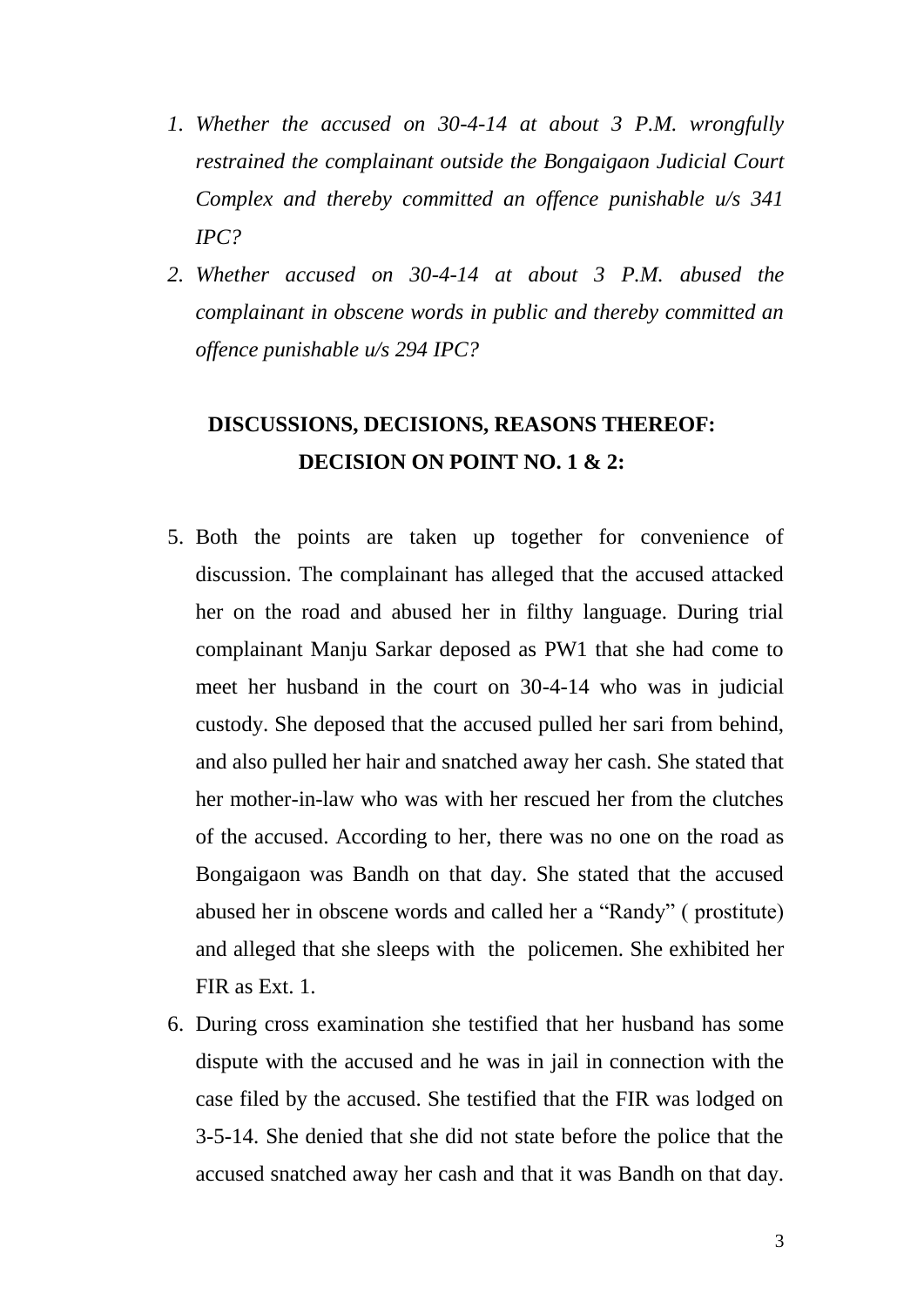She testified that the family members of the other jail inmates were present. She denied that the accused did not abuse her in filthy language and that she has lodged the case out of grudge.

- 7. *PW2 Sanaka Sarkar* is the mother-in-law of the complainant. She too deposed that she and her daughter-in-law were coming back after meeting her son who was in judicial custody. She alleged that the accused restrained her daughter-in-law and dragged her hair. She stated that when she intervened, the accused shoved her. According to her, few people on the road resisted the accused and asked her not to use abusive words.
- 8. During cross examination this witness could not say if her son was in jail in connection with the case lodged by the accused. She could not say if the security personnel of the court complex were present at that time or not.
- 9. *PW3 Jagat Sutradhar* is the investigating officer in this case. He stated that he took charge of the investigation as the erstwhile I/O got transferred. He testified that he visited the place of occurrence, interrogated the witnesses. He exhibited the charge sheet as Ext. 2 and the sketch map as Ext. 3. He stated that he did not examine the policemen who were on duty on that particular day. According to him, there is nothing in the case diary suggesting that it was Bandh on that day. He stated that he called the complainant to the place of occurrence and interrogated him. He did not get any other witness apart from the complainant and her mother-in-law.
- 10. The ld. Defence counsel vehemently argued that the evidence of PW1 and PW2 are contradictory and not reliable. He drew attention of the court that the both the witnesses are related and interested witnesses and the case is motivated by malice. It was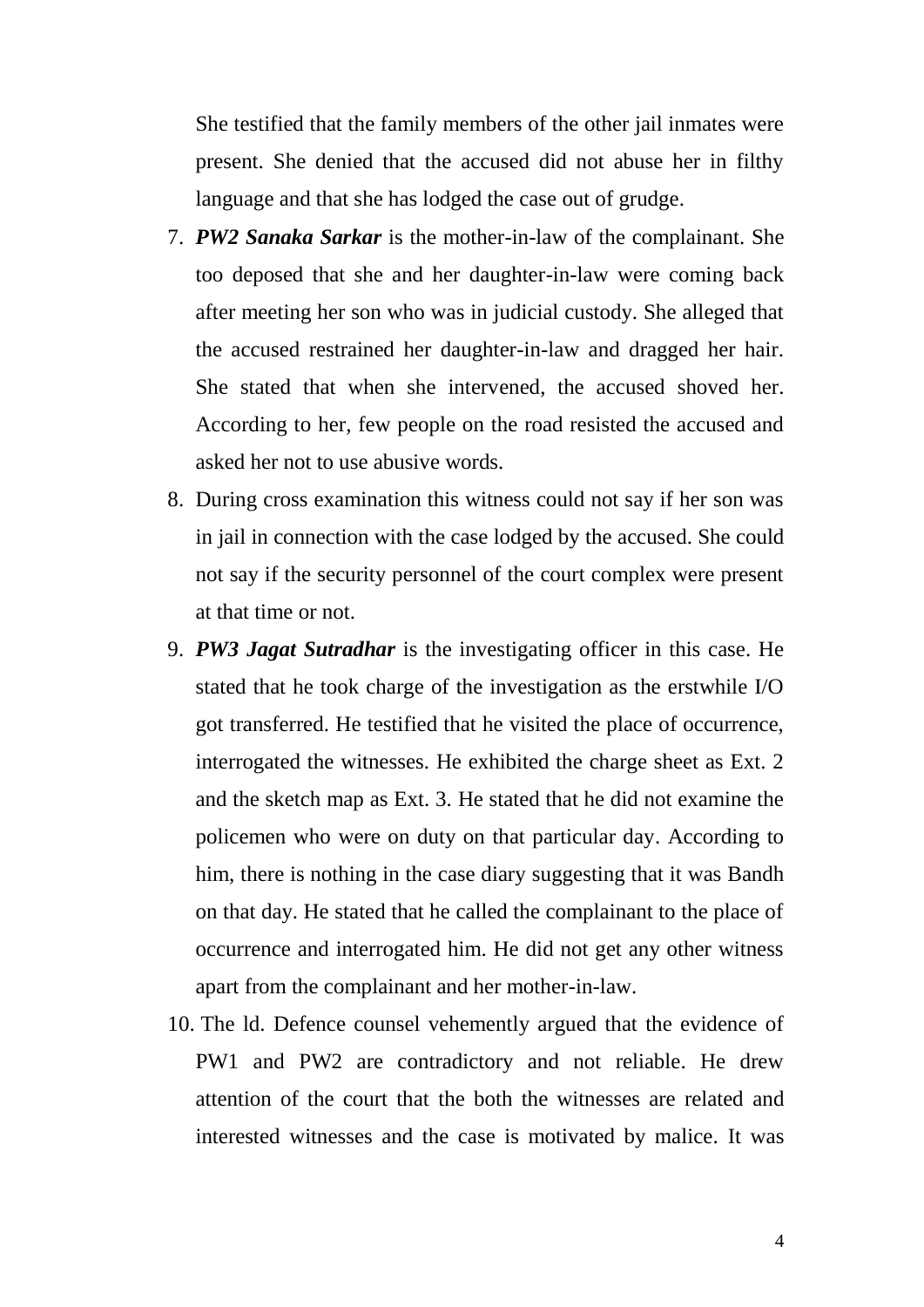also argued that there was inordinate delay in lodging the case which is not satisfactorily explained.

- 11. I have carefully perused the evidence of both PW1 and PW2 and the contradictions elicited by the defence side in their testimony. First of all, the informant (PW1) has deviated from her statements made in the FIR (Ext. 1) and as well as before the police. In her FIR she stated that the accused suddenly abused her in obscene language and came charging towards her and dragged her hair and clothes. She had alleged in the FIR that the accused snatched away Rs 700/- from her. But during trial she stated that the accused pulled her saree from behind as soon as she came out of the court complex. She alleged that the accused snatched away Rs 500/ from her. So, I find that these are vital contradictions. Furthermore, she seems to have improved upon her statement during trial. She had not disclosed to the police that the accused snatched away her cash, nor did she disclose to the I/O the exact obscene words uttered by the accused. PW3 (I/O) has confirmed that the PW1 did not divulge what obscene words were used by the accused. As such I have reservations to rely on her statements made during trial regarding utterance of obscene words by the accused. Moreover, PW2 did not corroborate PW1 in this respect. Thus, the offence u/s 294 IPC is not proved beyond reasonable doubt against the accused.
- 12.In her examination-in-chief PW1 stated that there were no one on the road as Bongaigaon was Bandh on that day. However, during cross examination she admitted that few family members of other inmates were also present that day.
- 13. Now if we compare her testimony with that of her mother-in-law (PW2) we find that they have contradicted each other. PW2 stated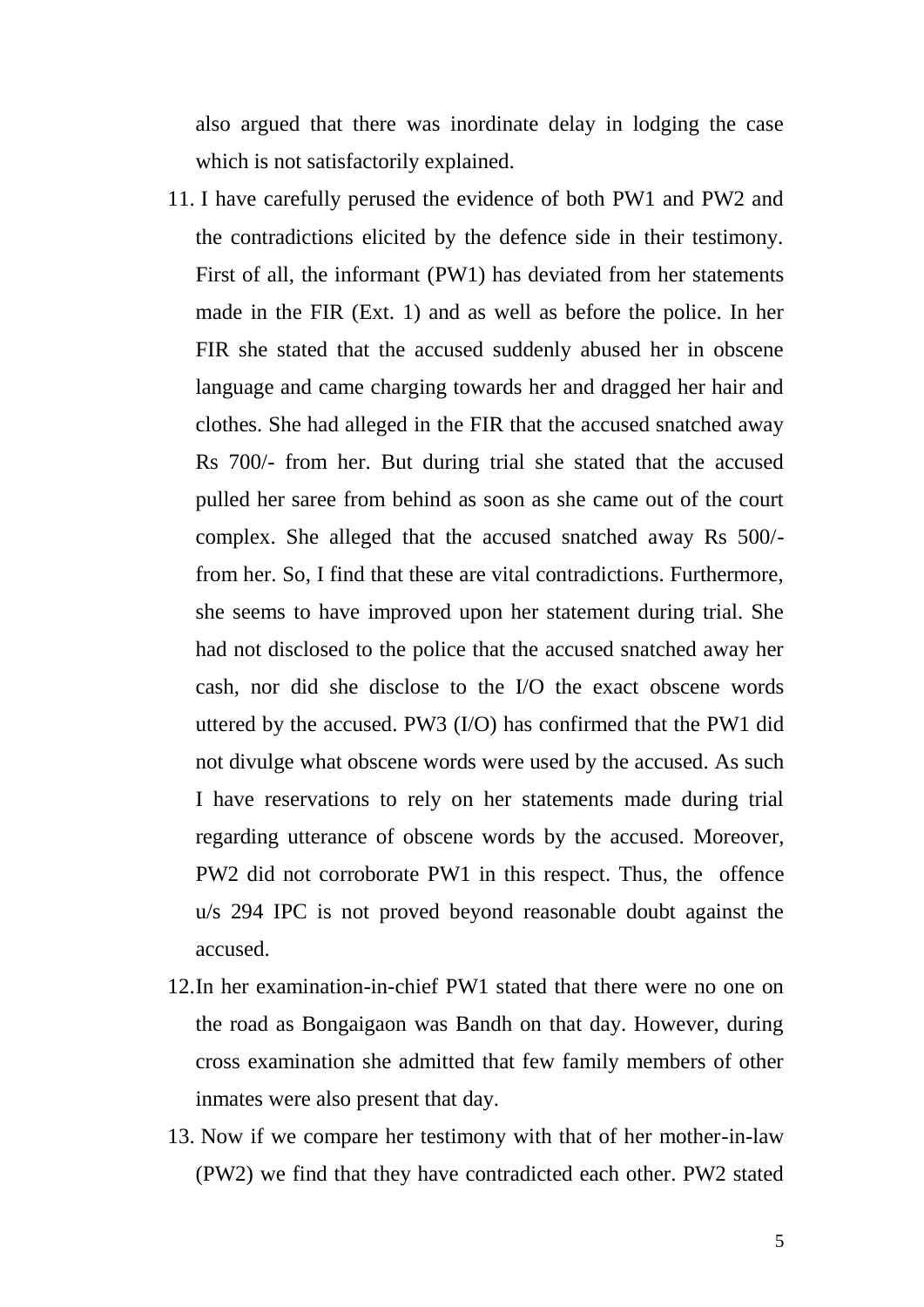that the accused wrongfully restrained PW1 and dragged her hair. She did not state that the accused pulled the clothes of PW1. PW2 has gone one step further by stating that the accused shoved her off when she moved forward. But PW1 herself has not stated that the accused shoved her mother-in-law. PW2 stated that there were two/three people on the road who had intervened and asked the accused not to use abusive words. She however could not say if the guards stationed at the court complex were present or not. But PW1 stated that there was no one on the road. It is thus seen that PW1 and PW2 have contradicted each other as to the presence of eye witnesses.

- 14.The I/O (PW3) has testified that he could not find any other witnesses. He did not even question the guards who were on duty that day. He testified that there is nothing in the case diary suggesting that it was Bandh on that day.
- 15. The alleged incident happened on 30-4-14. The FIR discloses that it was lodged on 3-5-14 though it was written on 1-5-14. This fact is further strengthened by the testimony of the I/O. The FIR mentions that the case was filed lately as there were no male person in the family and the writer could not be found. PW1 testified that she lodged the case only on 3-5-14. Admittedly, the husband of the informant was behind bars in connection with the case lodged by the accused. So the motive behind lodging of the FIR is suspicious. The delay in lodging the case does not rule out possibilities of manipulations and improvements in the prosecution story. The Hon'ble Supreme Court in *Dilawar Singh v. State of Delhi (2007) 12 SCC 641,* observed :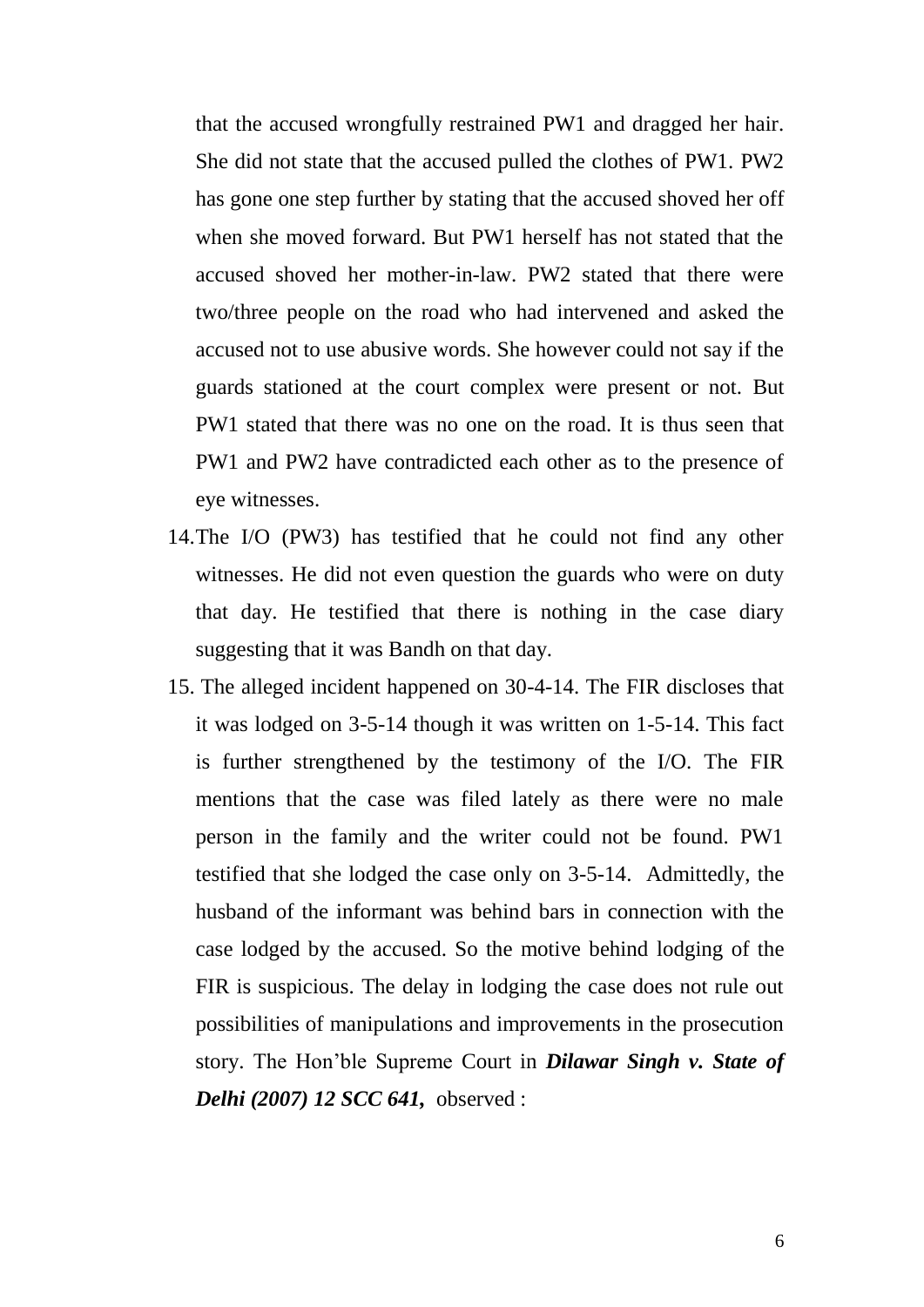*"In criminal trial one of the cardinal principles for the Court is to look for plausible explanation for the delay in lodging the report. Delay sometimes affords opportunity to the complainant to make deliberation upon the complaint and to make embellishment or even make fabrications. Delay defeats the chance of the unsoiled and untarnished version of the case to be presented before the court at the earliest instance. That is why if there is delay in either coming before the police or before the court, the courts always view the allegations with suspicion and look for satisfactory explanation. If no such satisfaction is formed, the delay is treated as fatal to the prosecution case."*

- 16. In view of the above law laid down by the hon'ble Apex Court, I hold that the delay is not satisfactorily explained in the present facts and circumstances of the case.
- *17.* Moreover, I find that the PW2 is a related as well as interested witness. She is the mother-in-law of the complainant and her son was behind bars in connection with the case lodged by the accused. The Hon'ble Supreme Court in the case of *Kartik Malhar V. State of Bihar, (1996) 1 SCC 614, has held that a close witness who is a natural witness cannot be regarded as an interested witness. The term 'interested' postulates that the witness must have some direct interest in having the accused somehow or the other convicted for some animus or for some other reason.*
- 18. As the evidence reveals, the relation between the parties are not cordial. There is enmity between them. So it cannot be ruled out that the case has been initiated with the sole motive to get the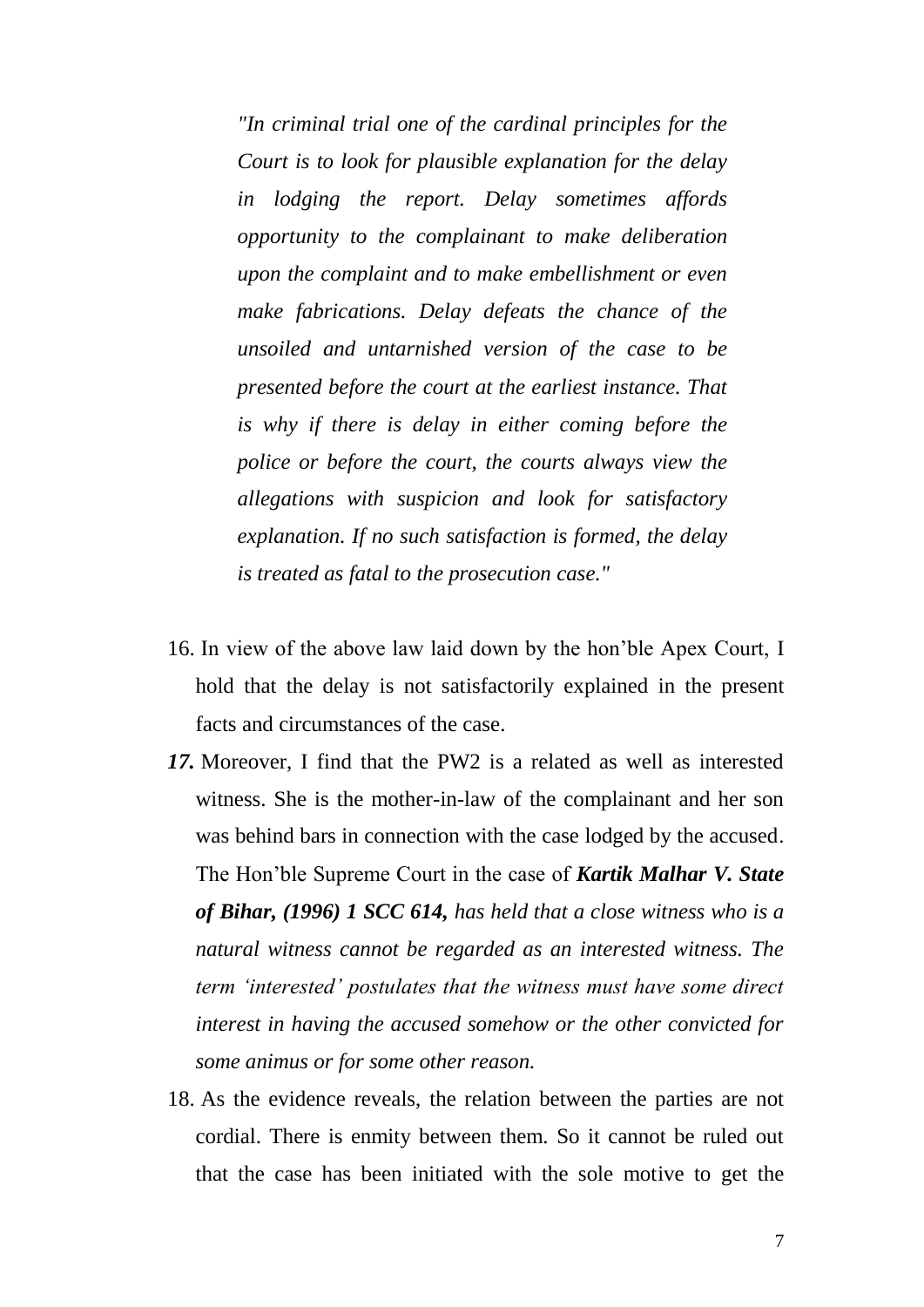accused punished, somehow. The accused categorically stated during her examination u/s 313 Cr. P.C that she never met the complainant on that day. Her statement cannot be merely brushed aside because the burden lay on the prosecution to prove it case beyond reasonable doubt. However, I find that the prosecution has miserably failed in this regard. Hence, both the points are decided in the negative.

### **ORDER**

19.In view of the above discussions, I hold the accused not guilty u/s 341/294 IPC and she is acquitted. She is set at liberty forthwith. Bail bond stands discharged as per law. Given under the hand and seal of the court on 31-12-14.